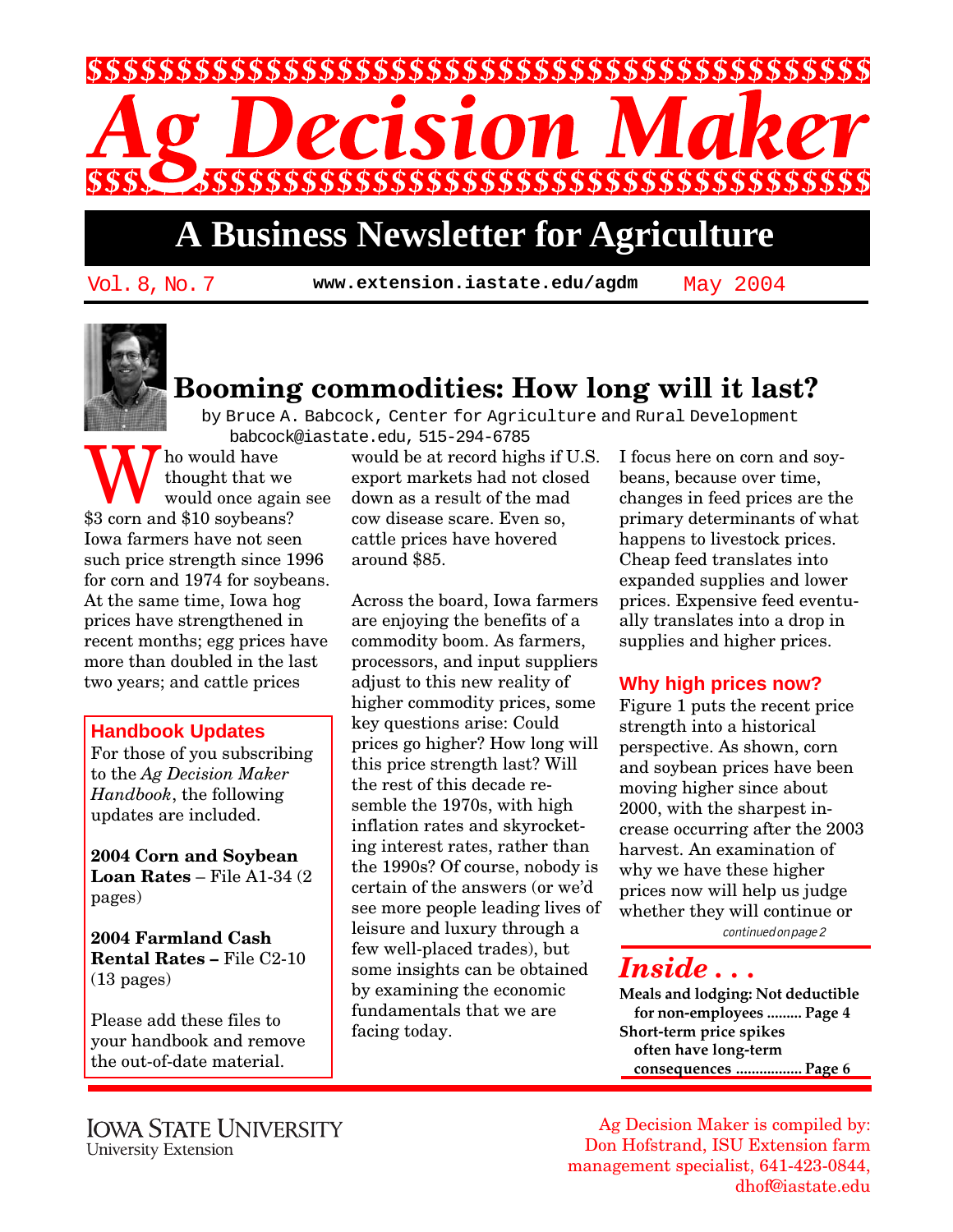Booming commodities: How long will it last?, continued from page 1

whether we will soon be back to the situation that existed in the late 1990s.

### **Soybeans**

U.S. soybean prices have doubled in the last two years and are up by about 70 percent in the last year alone. There are a number of factors underpinning strong soybean prices. The first factor is that the U.S. soybean crop in 2003 was the lowest it has been since 1996, down 16 percent from its peak in 2001. With less production, prices move higher. Under reasonable assumptions, the decrease in U.S. production has led to perhaps a 20 percent price increase, holding demand constant. But demand has been growing.

Large U.S. and South American soybean crops in recent years have led to increased use, both domestically and internationally. Just as it takes time to build up use rates, once they are built up, it takes time to adjust use downward in response to higher prices. Export demand has also been enhanced somewhat by a weaker U.S. dollar, which effectively decreases the price of U.S. products in foreign markets. Strong demand growth possibly accounts for another 15 percent price increase.

Much of the increase in world demand for soybeans and soybean products since 1990 has been filled by Brazil. As shown in Figure 2, Brazil has about tripled its production since 1990. The world has come to expect dramatically increasing soybean production from Brazil, and until this year, Brazilian crops have grown faster than expected. However, the crop that was just harvested was a disappointment. Planted acreage increased by 13 percent in Brazil in 2003 but production was flat, which implies that yield decreased below trend yields by about 13 percent.

Thus, world markets have had to contend with sharply lower-than-expected production in both Brazil and the United States. The Brazilian shortage accounts for perhaps another 15 to 20 percent price increase.

Therefore, the higher U.S. soybean prices are accounted for by strong demand combined with short crops in South and North America, as well as a weaker dollar. So we would need for these factors to continue in order to see continued high soybean prices.

USDA reports that U.S. farmers expect to plant 75.4 million acres of soybeans this year. At a trend yield of 39 bushels per planted acre, U.S. production in 2004 would be about 2.94 billion bushels, or 21.5 percent higher than the 2003 crop. Brazilian soybean production is projected to increase by about 23 percent if their next crop achieves trend yield. Production in Argentina is expected to increase also, by about 10 percent. Given that the United States and South America are by far the largest soybean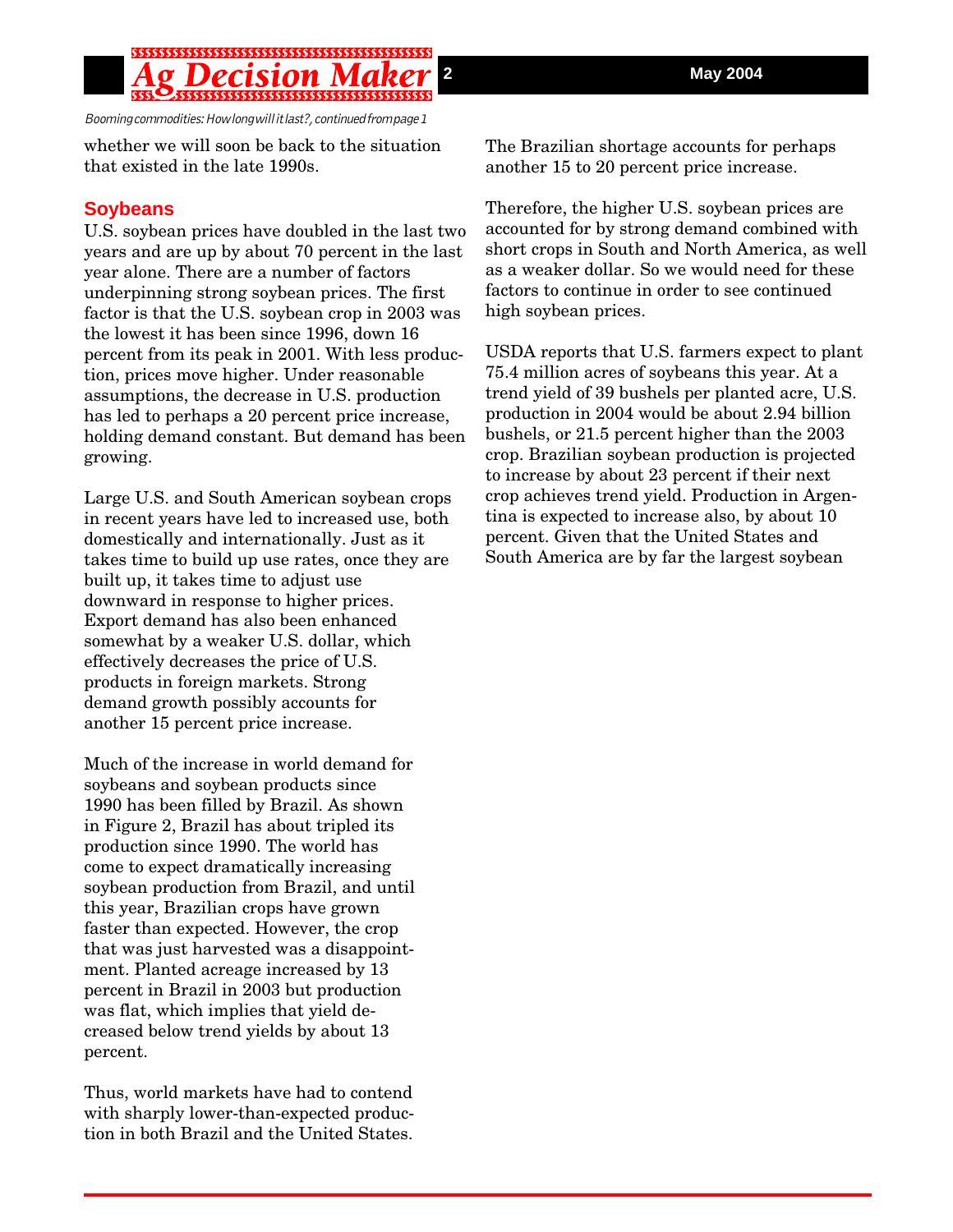### \$\$\$\$\$\$\$\$\$\$\$\$\$\$\$\$\$\$\$\$\$\$\$\$\$\$\$\$\$\$\$\$\$\$\$\$\$

Booming commodities: How long will it last?, continued from page 2

producers in the world, a return to trend yields will result in a fairly large drop in soybean prices beginning with the U.S. harvest in late August. In addition, current strong soybean prices imply that countries that produce competing oils (palm, sunflower, peanut, and rapeseed) have an incentive to expand production. If decent growing conditions return, we should see a 25 to 40 percent decline in soybean prices next year, assuming that the dollar stays at about the same level of exchange.

Of course, if we have another short crop, then we will see prices climb even higher than those that we see today. The 2003 U.S. soybean crop was about as short a soybean crop as could be expected. A repeat of this crop would mean production of about 2.4 billion bushels. This type of crop would send prices sharply higher next fall and winter, as the world waits for news about the South American crop.

#### **Corn**

Corn prices have been slowly rising since August of 2000. As shown in Figure 3, this change in price direction coincides markedly with the beginning of a decline in the world stocks-to-use ratio of corn. A decline in this ratio is perhaps the best indicator that demand growth is outpacing supply growth. By itself, a moderate decline in the stocks-to-use ratio does not signal higher prices, but a decline does signal an increase in the potential for sharply higher prices if either supply unexpectedly decreases or demand unexpectedly increases.

By almost all measures, world corn supplies are plentiful. Total world production in 2003 was almost equal to an all-time high. U.S. corn production was its highest ever. This suggests that unexpectedly strong demand must be the reason for the strong prices.

The weaker U.S. dollar has increased demand for U.S. corn exports. This increase in demand shows up as an increase in U.S. corn prices. The other source of demand growth is the increased growth of U.S. ethanol plants. In January 2001, there were approximately 2 billion gallons of ethanol capacity either in operation or under

construction in the United States. There is now 3.7 billion gallons of capacity. This added capacity represents approximately 620 million bushels of corn, or about 6 percent of the U.S. corn crop. And finally, there has been some demand growth that occurred in response to higher soybean prices, as producers adjusted their feed rations.

USDA projects that U.S. corn farmers will plant about 78 million acres in 2004. This represents another 10-billion-bushel corn crop at the trend yield. There is no reason to believe that demand growth will slow substantially, which suggests that the likelihood of a large price drop is significantly lower for corn than for soybeans. Ideal growing conditions could result in an 11-billion-bushel crop. This is the size of crop that we would have to see if we expect to see a dramatic decrease in corn prices.

The stocks-to-use ratio for corn is projected to decline to about 10 percent at the end of this marketing year. This suggests that if we have a repeat of 1988 or 1993, then corn production could decline by 20 percent or more. This would likely raise corn prices by at least 40 percent above the levels that we see today. Current market conditions indicate that corn prices are much more likely to remain at current levels than are soybean prices. Strong demand for corn from both domestic and international sources and a shrinking stocks-to-use ratio suggests that it will take a fairly large corn and feed grain crop to cause a substantial drop in price. In the case of soybeans, a return to trend yields should result in a sharp drop in price.

### **Policy implications**

Current federal commodity policy is designed to compensate crop farmers for low prices. Corn and soybean farmers will not receive a countercyclical payment for their 2003 crop, and few, if any, received a loan deficiency payment last fall. However, Iowa farmers will receive their direct payments because these arrive regardless of yields or prices. These